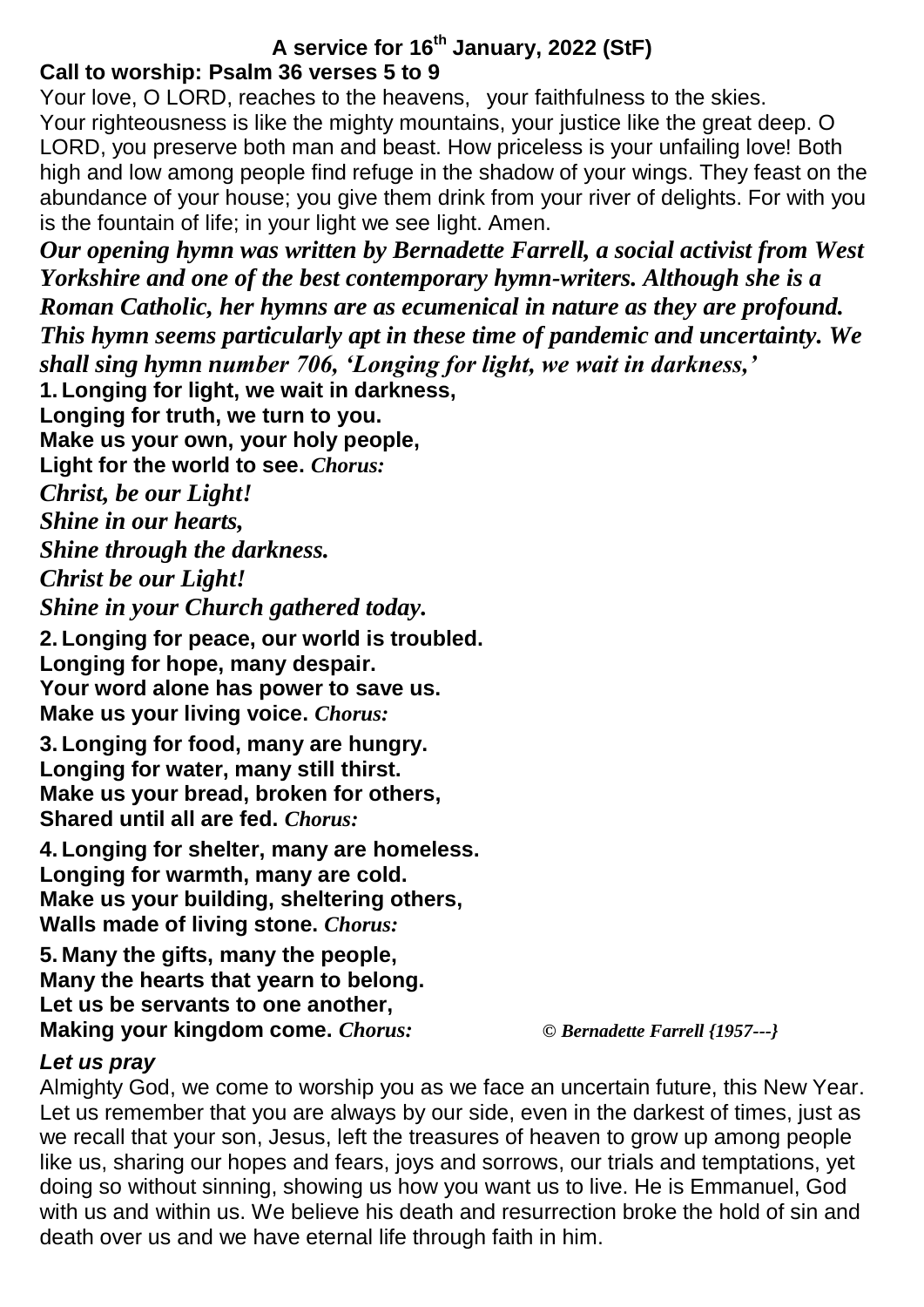Amazing heavenly Father, may we pray to you in faith, sing your praises joyfully and listen to your guiding word, for you are the Lord of all and our Saviour. We offer you all honour, glory power and praise in our worship this afternoon, in Jesus' holy name. Amen.

## *Let us offer a prayer of thanksgiving and confession to the Lord.*

Heavenly Father, we offer thanks for the many blessings we receive from you, day by day: for the many good things we enjoy; for people who have blessed us by their example and loving-care, but most of all that you love us even at our worst, when we are loveless and unlovable.

Merciful Lord, pardon us when we don't love our neighbours as we love ourselves and for times when we see neighbours in need or distress but don't help them. Forgive us, too, for our failure commit ourselves to you and to serve you whole-heartedly. Help us to change our ways, so that our lives become Christ-centred, not self-centred.

Gracious and faithful God, we believe that you have heard our prayer and have not only forgiven us, but you call us to follow you once more, unburdened by guilt. Therefore, Lord, as you offer us a fresh start, fill us now with the power of the Holy Spirit to love and serve both you and our neighbours faithfully and joyfully in the blessed name of Christ Jesus our Lord and Friend. Amen.

### *We shall say the prayer our Lord taught his disciples:*

**Our Father, who art in heaven, hallowed be thy name; thy kingdom come; thy will be done; on earth as it is in heaven. Give us this day our daily bread. And forgive us our trespasses as we forgive those who trespass against us. And lead us not into temptation, but deliver us from evil. For thine is the kingdom, the power and the glory, for ever and ever. Amen.**

*Christ Jesus came as God's light and our next hymn, written by Revd. Fred Pratt Green reminds us of our need for the light of God's love to guide us in our lives. We shall sing hymn number 346, 'Christ is the world's Light, Christ and none other,'*

**1. Christ is the world's Light, Christ and none other;**

**Born in our darkness, he became our Brother.**

**If we have seen him, we have seen the Father: Glory to God on high.**

**2. Christ is the world's Peace, Christ and none other; No one can serve him and despise another. Who else unites us, one in God the Father? Glory to God on high.**

**3. Christ is the world's Life, Christ and none other; Sold once for silver, murdered here, our Brother – He, who redeems us, reigns with God the Father: Glory to God on high.** 

**4. Give God the glory, God and none other; Give God the glory, Spirit, Son and Father; Give God the glory, God in us, my Brother: Glory to God on high.** *© Fred Pratt Green {1903 – 2000)*

#### *We come to our prayers of intercession. Let us pray.* Sovereign God, at a time when most of the world is rejoicing at Christ's birth and the start of a New Year, we are aware of the brokenness of this beautiful, yet fragile world.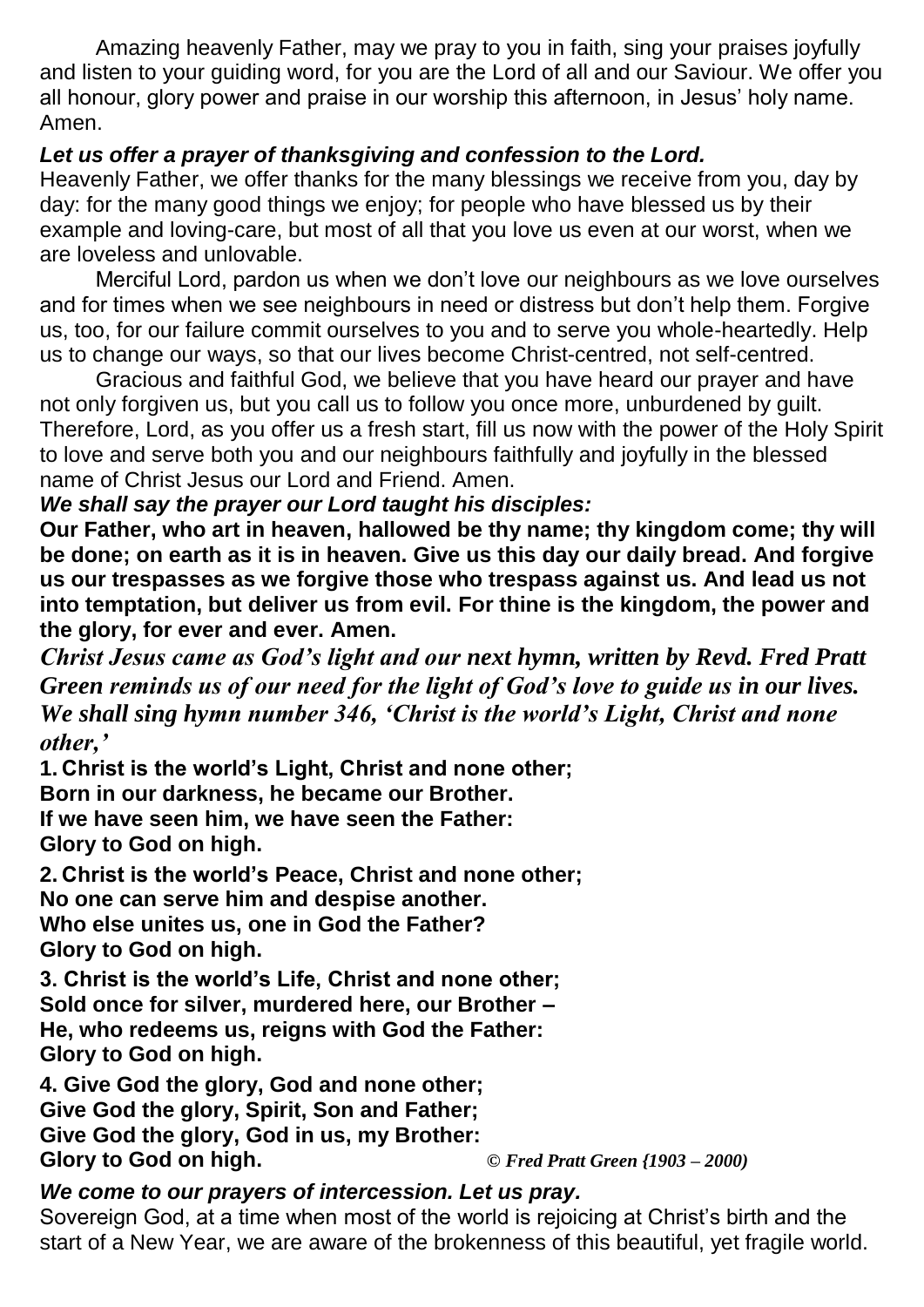As we remember how our Saviour came into the world, homeless and in need, we pray for the poor, disfranchised and marginalised in the world, particularly people from the Developing world whose lives are often brutal, bitter and short. Loving heavenly Father, help us to play what part we can to build a better world by seeking justice for all, by campaigning to end poverty here and abroad, by sharing the earth's resources instead of fighting over them and by learning to co-operate with one another, accepting and even celebrating our differences, rather than allowing them to divide us.

Lord, hear our prayer for people who are facing undue pressures in these troubled times: those who have been deeply affected by coronavirus: others who are suffering from long COVID19, or who have lost loved-ones because of it; others who have lost employment, or who are burdened by debt as a result of COVID lockdowns or restrictions; neighbours who are lonely and afraid, or who feel abandoned; people whose relationships have broken down; children whose lives have been constricted and whose education has been damaged; everybody whose spiritual and mental health has been severely challenged during the past two years.

As Jesus came as Lord of healing and wellbeing, look with compassion on people who are sick in body, mind, or spirit. Help them find healing, renewed strength and hope, not only as a result of the care and support they receive, but by experiencing your holy presence in their need. We pray, too, for people who are living with a dementia and their friends, carers and families, who seek to support them and for whom the pandemic has been a living nightmare. Comfort them in their distress and ease their brokenness, Lord.

In a time of silence, we bring to mind people around us who are in special need of your care and, as we name them before you, we are confident you will know their needs and will reach out to them: ………………………………… Lord, help us to offer them practical support and friendship as well as sympathy, but embrace everybody for whom we pray with your love, so they receive healing, courage, comfort and peace.

Heavenly Father, Jesus came as Prince of Peace, but his parents were forced to flee to Egypt to avoid Herod's wrath, so in his infancy he experienced what it is to be a refugee, so it is natural, therefore, to pray for the victims of wars, terrorism, prejudice and persecution, for you understand their plight. Teach leaders of all nations to find better ways of resolving differences with neighbours, rather than resorting to force. Inspire them to rule with justice and mercy, for only then can true peace prevail.

Hear our prayer for the victims of war and terrorism: those who have lost loved ones; for people who have suffered life-changing injuries to body, mind or spirit and for refugees, who have not only been driven far from their homes, but who face exploitation and danger in order to find security and a new beginning. Compassionate God, may they all receive the support and encouragement required to rebuild their broken lives. Remember in your mercy people in Afghanistan, Ethiopia and Sudan where strife is threatening to result in catastrophic famine in these countries.

Holy God, we pray for our church, churches in our Circuit and for the World Church as we begin to emerge from the shadow of the pandemic. Help us learn to find new, effective ways to serve our communities and to reflect the goodness and grace of Jesus by proclaiming Good News with one voice and serving him with united hearts.

Lord, we ask you to bless people who have worked steadfastly to support us throughout this pandemic: workers in the NHS, carers, scientists who are producing anti-COVID vaccines and medicines, besides key-workers throughout the country. May they remain successful and safe in their work, Lord.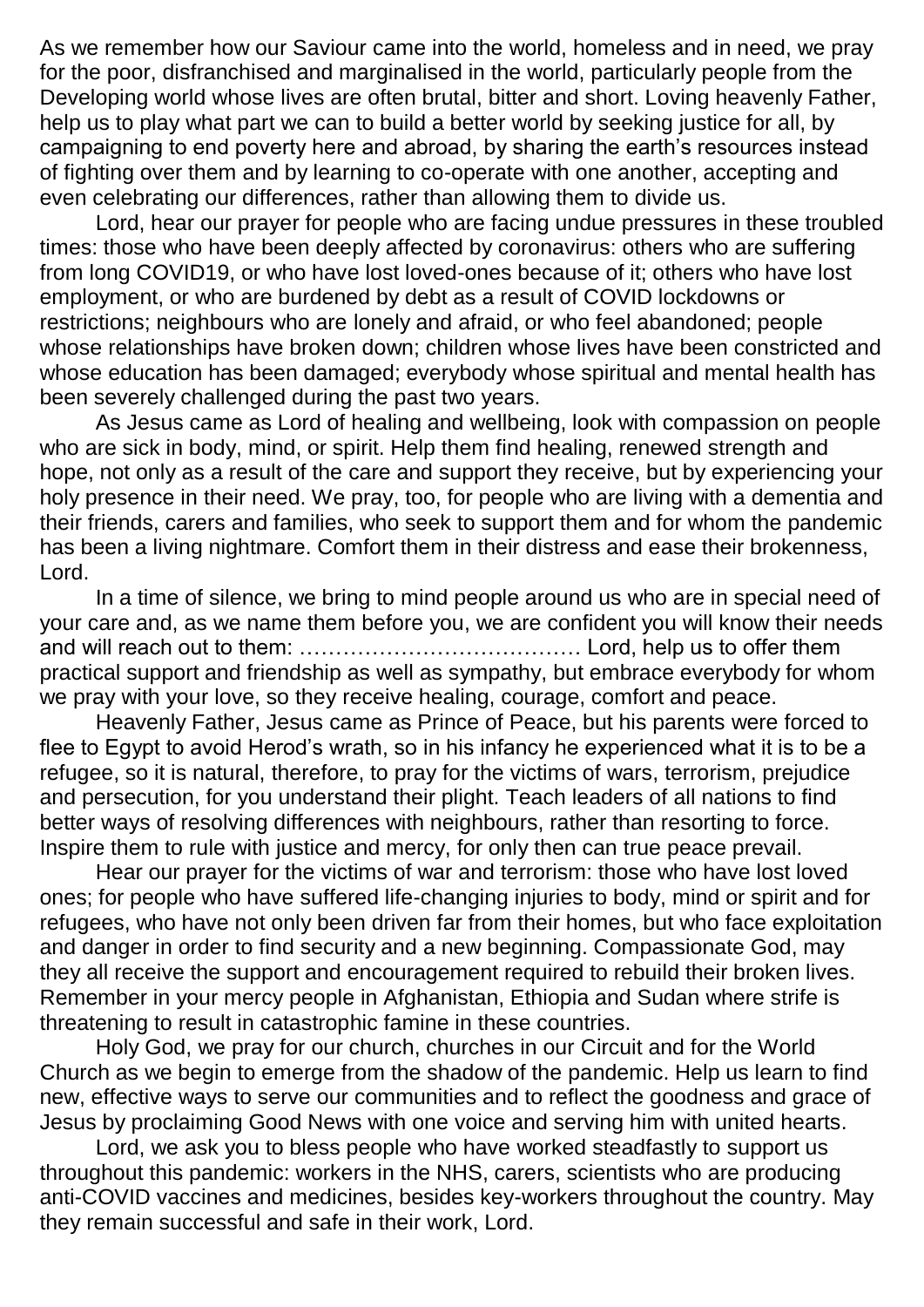Abba, Father God, look upon us, our families and our friends with compassion. Keep us safe and guide us in your holy ways throughout this year, so we may bear the light of the gospel message into the darkest corners of your kingdom, in the glorious name of our Saviour Jesus Christ. Amen.

## **The Gospel reading is John chapter 2 verses 1 to 11**

On the third day a wedding took place at Cana in Galilee. Jesus' mother was there, and Jesus and his disciples had also been invited to the wedding. When the wine was gone, Jesus' mother said to him,

"They have no more wine."

"Dear woman, why do you involve me?" Jesus replied. "My time has not yet come." His mother said to the servants,

"Do whatever he tells you." Nearby stood six stone water jars, the kind used by the Jews for ceremonial washing, each holding from twenty to thirty gallons. Jesus said to the servants,

"Fill the jars with water"; so they filled them to the brim. Then he told them, "Now draw some out and take it to the master of the banquet."

They did so, and the master of the banquet tasted the water that had been turned into wine. He did not realize where it had come from, though the servants who had drawn the water knew. Then he called the bridegroom aside and said,

"Everyone brings out the choice wine first and then the cheaper wine after the guests have had too much to drink; but you have saved the best till now." This, the first of his miraculous signs, Jesus performed at Cana in Galilee. He thus revealed his glory, and his disciples put their faith in him. Amen.

*Our next hymn was written by Horatius Bonar, who lived in Edinburgh all his life and was ordained into the Church of Scotland in 1837 to become Vicar at Kelso. However, he grew increasingly disenchanted by the 'straight-jacket' of the established church, so he joined the Free Church of Scotland in 1843. Life in the Free Church provided greater scope for Rev. Bonar to write evangelistic hymns and sermons. In later life, Rev. Bonar became the Minister of Chalmers Memorial Church in Edinburgh and, six years before he died, he was appointed Moderator of the General Assembly of the Free Church of Scotland. Hymn number 248, 'I heard the voice of Jesus say'.*

**1. I heard the voice of Jesus say,**

**'Come unto me and rest;**

**Lay down, thou weary one, lay down**

**Thy head upon my breast.'**

**I came to Jesus as I was,**

**So weary, worn and sad;**

**I found in him a resting-place,**

**And he has made me glad.**

**2. I heard the voice of Jesus say,**

**'Behold, I freely give**

**The living water, thirsty one; Stoop down and drink and live.'**

**I came to Jesus, and I drank**

**Of that life-giving stream;**

**My thirst was quenched, my soul revived, / And now I live in him.**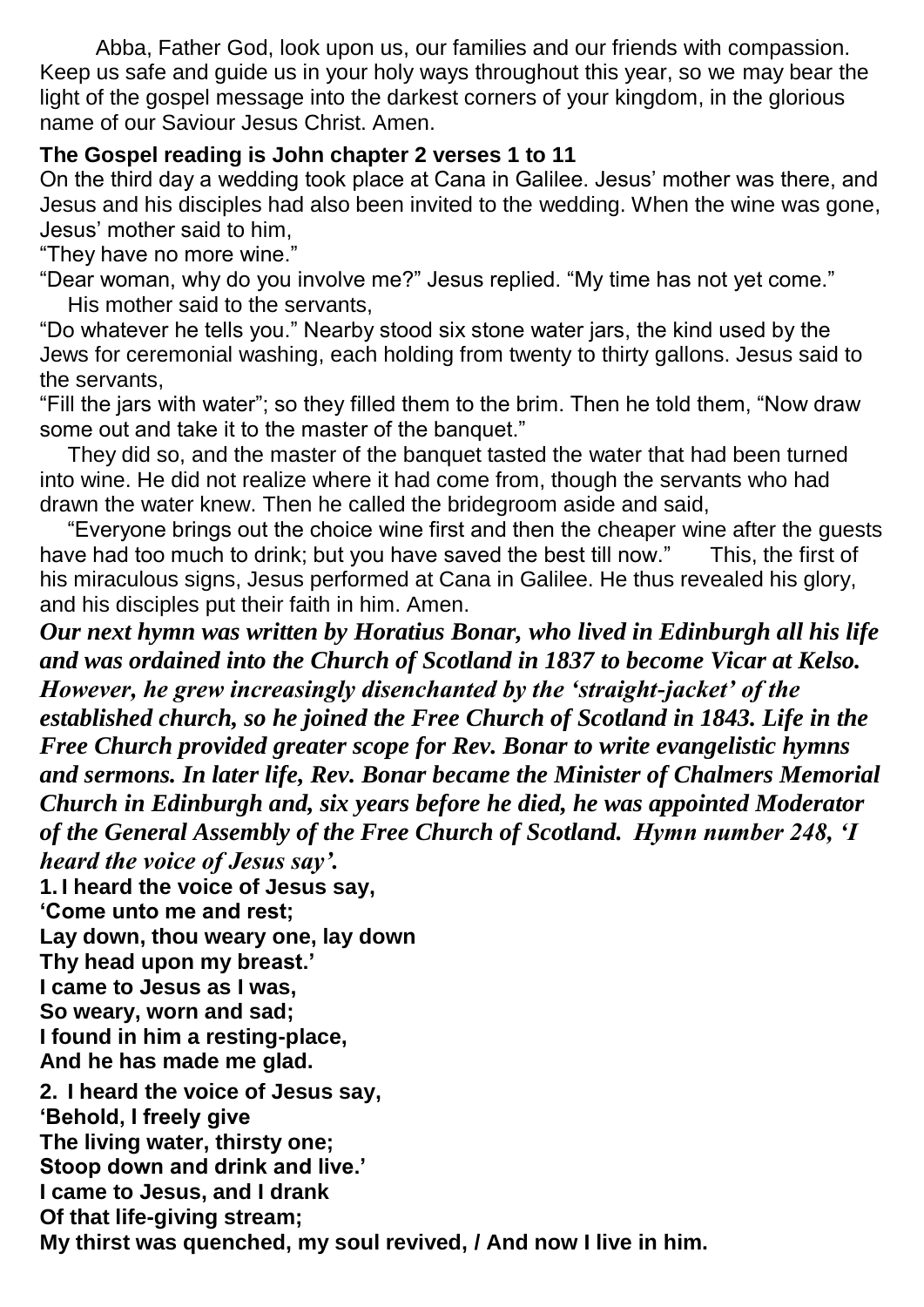**3. I heard the voice of Jesus say, 'I am this dark world's light; Look unto me, thy morn shall rise, And all thy day be bright.' I looked to Jesus and I found In him my star, my sun; And in that light of life I'll walk Till trav'lling days are done.** *© Horatius Bonar (1808 – 1889)*

**Sermon:** *'There he showed his glory, and his followers believed in him.'* **John 2:11** When our daughter, Hannah, married twelve years ago, Carol and I enjoyed the day's proceedings, and were very proud parents – but we were glad when we arrived home at about half past ten that night, for it had been an exhausting experience, though the only thing that went wrong was when the bridal car broke down on the box junction by Brierley Hill Road on the way to the reception! However, in Jesus' time Jewish weddings lasted for as long as a week, involving not only the family, but sometimes the whole village. It would be a serious test of the host's and hostess' finances, because everybody would judge them on their hospitality. Had Hannah's reception lasted a whole week, there would have been a retiring collection at the end of my services for several months afterwards! John's account of the wedding at Cana described a potential social catastrophe when the wine ran out. Mary, Jesus' mother, was the first to notice the shortage, so she alerted her son, hoping to prevent their hosts' humiliation and a premature end to the festivities.

However, her observation was met with some reservation by Jesus and our translation, **"Dear woman, why come to me? My time has not yet come"**, misses the essence of what Christ was trying to say: essentially, he replied that his mother's concern for earthly happiness was different to his own, heavenly aims. Nevertheless, Mary was confident that he would not let her down, for she told the servants to do what Jesus instructed them to do. John described what followed as a **'sign'** rather than a miracle, because he was less concerned with the nature of what happened than what was symbolised by it.

Jesus told the servants to fill six large jars, or pitchers, with water, but these weren't just ordinary vessels; they were used for ceremonial washing by the guests in order to fulfil the purity laws of the Torah. Commentaries state that each would have held about thirty gallons of water, which gives us a picture of the generous provision of God's grace. Normally, no Jew would dream of drinking water from such containers, yet the Lord not only transformed what his fellow Jews regarded as tainted water into wine, but it was wine of the finest quality – John recorded, **'The master of the wedding called the bridegroom and said to him,** 

### **"People always serve the best wine first. Later, after the guests have been drinking awhile, they serve the cheaper wine. But you have saved the best wine till now."'**

Please, don't spend time trying to work out how water was transformed into finest wine. Instead, consider Jesus' ministry: he reached out to the marginalized of society, tax-collectors, prostitutes, the sick and leprous – even to Samaritans, who were treated as untouchables by most Jews and by doing so he transformed them. Consider how the woman at Jacob's Well – an outcast forced to draw water at noon because of her lamentable marital record – was restored to her fellow-villagers after she met Jesus. This is the essence of this **'sign'** in John's gospel: Jesus will transform even the base and despised into a blessing for God's kingdom. If we let him, he will do the same in our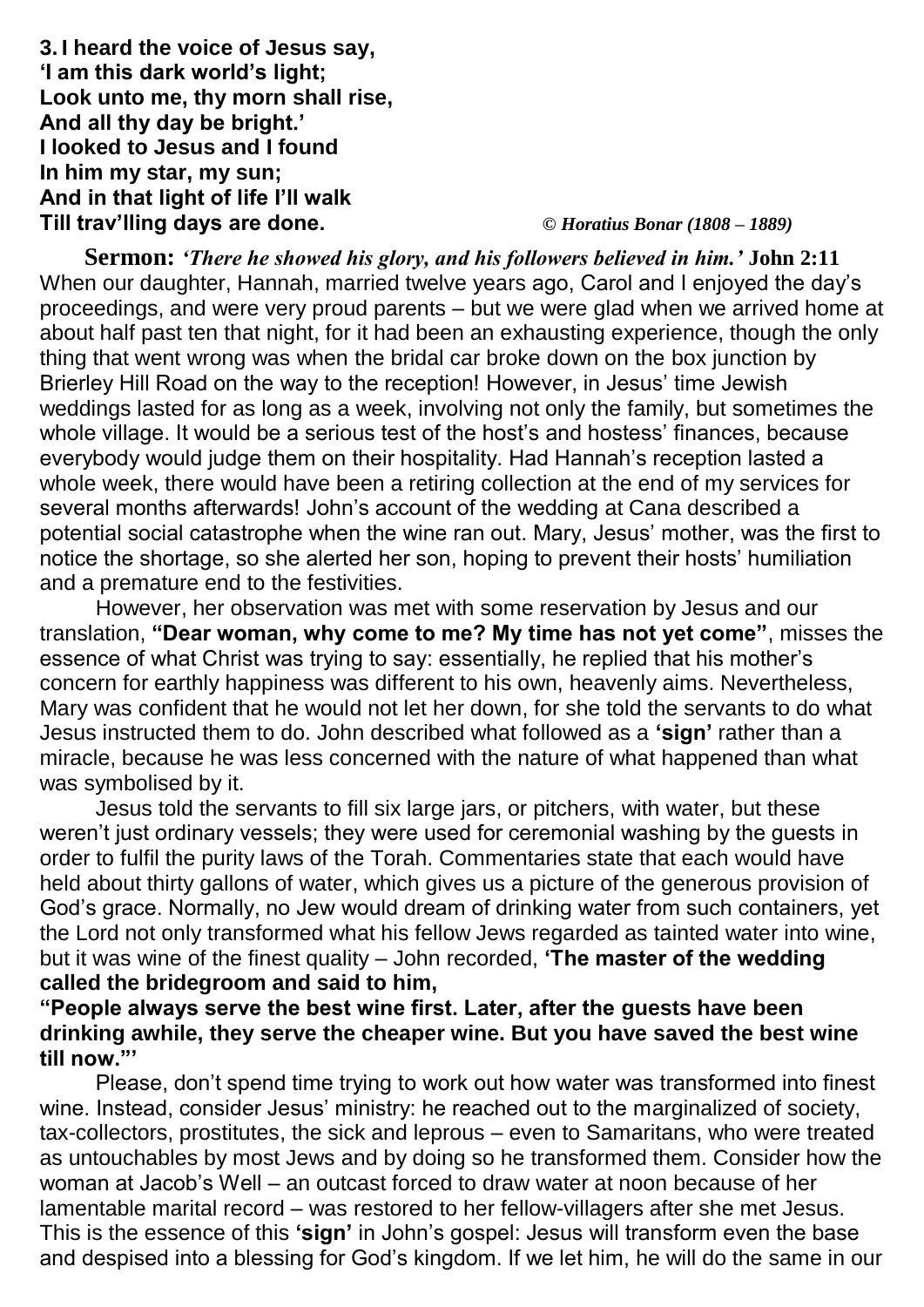life. I know that, as a good Methodist, I should not rejoice in turning water into wine, but as a Methodist who would be good, I certainly hope that Jesus will transform my baseness into something beautiful for God the Father.

Jesus saw the potential of the tainted water in those pitchers, so he changed it into wine, in sufficient quantities to last through the wedding feast. Don't forget that the alcohol sterilised the liquid, making it safer to drink – which is why John Wesley often drank ale on his preaching travels, as water supplies in many Eighteenth Century towns and villages was highly polluted and led to outbreaks of dysentery and cholera. Jesus sees our potential, despite our sinfulness and failings and he died at Calvary to cleanse our souls, so we can share good news with our neighbours and build up his kingdom. Unlike the water in Cana, we aren't purified by alcohol but by the Holy Spirit, who we receive as Christ's gift through faith.

Paul wrote this of the fruits of the Spirit that empowered followers at the first Pentecost and now as well: **'Now to each one the manifestation of the Spirit is given for the common good. To one there is given through the Spirit the message of wisdom, to another the message of knowledge by means of the same Spirit, to another faith by the same Spirit, to another gifts of healing by that one Spirit, to another miraculous powers, to another prophecy, to another distinguishing between spirits, to another speaking in different kinds of tongues, and to still another the interpretation of tongues. All these are the work of one and the same Spirit, and he gives them to each one, just as he determines'.**

Each of us has been given gifts by the Holy Spirit and he calls us to use them for the common good. We may be gifted as stewards, or as musicians, pastoral visitors, Sunday School teachers, singers, flower-arrangers, encouragers, organisers, worship leaders or preachers, but if we don't use these gifts we are of little use to the kingdom. Are any of us here like I was when I heard a call to preach? I raised a host of counter arguments – 'imagining the call', 'too busy', 'too many commitments', 'inadequacy' – but Sister Jane Day told me forthrightly that if Jesus wants us, he'll give us all we need. When I answered Christ's call, I received a wonderful blessing (though congregations may choose to disagree) and when I felt called to chaplaincy, I didn't hestitate. If you are being called, to whatever role, or capacity, make yourself available and you will be amazed at what happens.

Christ has transformed us from water into wine, but if that wine remains untasted and unused, of what use is it**? Let each of us rise to Jesus' challenge: answer his call to share what gifts and graces with which he has blessed us, so that our pooled talents help our church to be a blessing and a revelation of the love of God in grateful service of our wonderful Saviour. Amen.**

*Our closing hymn was written by Canon Edward Burns in 1968, as his response to the diocese of Blackburn's 'Call to Mission' challenge to write a suitable hymn for its call – and what a response it is! It is a call to share the Good News – a battle cry in an increasingly secular society! Remember, we certainly do have a gospel to proclaim. Hymn number 418, 'We have a gospel to proclaim.'*

**1. We have a gospel to proclaim, Good news for all throughout the earth; The gospel of a Saviour's name: We sing his story, tell his worth.**

**2. Tell of his birth at Bethlehem – Not in a royal house or hall,**